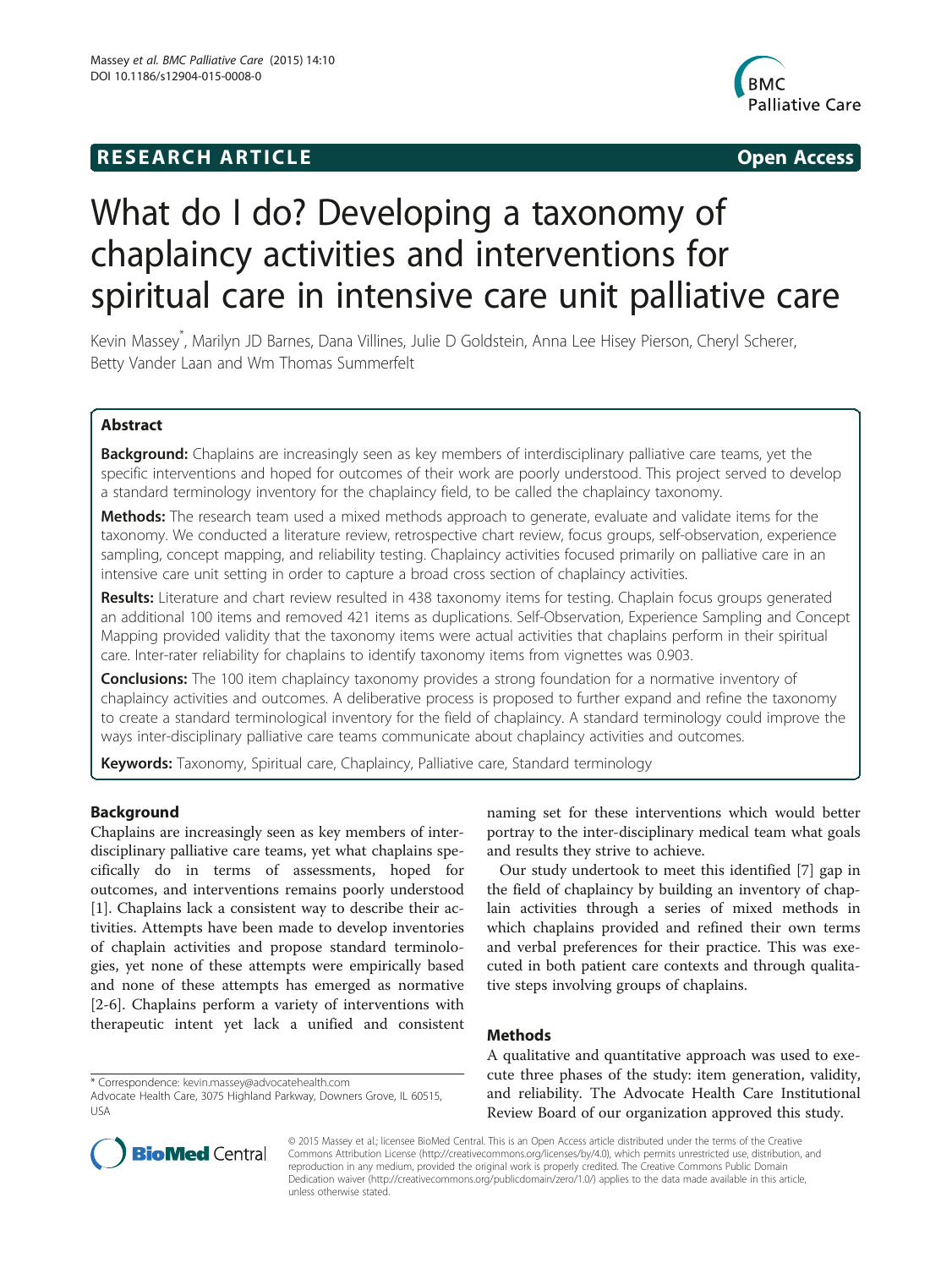#### Item generation

#### Literature and retrospective chart review

Four published inventories [[2](#page-6-0)-[5\]](#page-6-0) of chaplain activities were reviewed by team members. The review criteria for inclusion included being published and employing research methodology. These inventories were judged by the team members to be the best previous efforts preceding this project. The team incorporated these inventories into a collective initial inventory. As the initial items were emerging from the literature review and the retrospective chart review, the chaplain researchers perceived three categories of "granularity". Some items were very specific concrete actions. Some items were more like goals or outcomes. Some items seemed like something in between concrete items and goals. As the study progressed and as is seen in the results, we began grouping the items into these three categories, which we named "interventions" for concrete items, "intended effects" for goals and outcomes, and "methods". These categories were later validated by the concept mapping phase described below. In the retrospective chart review phase, chaplain care data was taken from patient records  $(n = 1126$  patient encounters) that had at least one interaction with a hospital chaplain and were also seen in the Intensive Care Unit (ICU). Patients who had the following Diagnosis Related Groups (DRG) were included: Intracranial Hemorrhage/Cerebral Infarction (DRG 65), Intracranial Hemorrhage Malignancy of Hepatobiliary System or Pancreas with Morbidity (DRG 435), Respiratory System Diagnosis with Ventilator Support (DRG 207–208), Septicemia or Severe Sepsis with or without Mechanical Ventilation 96+ Hours (DRG 870–711), and Simple Pneumonia and Pleurisy with Complication or Comorbidity (DRG 193). These DRGs were used in this step at the suggestion of the palliative care physician on our team to encompass patients mirroring the palliative care and ICU context that would follow in later steps.

#### External validity

#### Focus group/key informant interviews

Board Certified Chaplains (BCCs) and Board Certified - Eligible Chaplains (BCC-Es), who contributed to the care of patients,  $(n = 27)$  participated in one of five focus groups conducted at five hospitals within our system. The chaplains were asked to complete four tasks based on their experiences within patient care to determine: which items could be categorized together, which items did not apply to their activities, which items were redundant and which new items should be included. Additionally, eight key informant interviews [[8\]](#page-7-0) approximating the focus group experience were conducted with chaplains in administrative positions.

#### Construct validity

Self-observation and experience sampling methodology [[9-11](#page-7-0)] was used to determine that we were creating a taxonomy that accurately reflected chaplain activities. Three chaplains at different sites made daily observations of their activities with palliative care patients, their family member(s) and the ICU care team using the activity list that was generated by the previous item generation phase. Electronic data collection was used by the three chaplains to record their activities.

#### Self-observation

Three Board Certified chaplains operating at three different though comparable acute care hospitals made daily observations of their activities with ICU palliative care patients, their family member(s), and the ICU care team using the activity list generated in the previous steps. Each chaplain self-selected activities to be recorded in an electronic collection tool (one to five per day). For each activity, they were asked to select the intervention performed, the intended effect and method corresponding to the intervention, and with whom the intervention was performed.

# Experience sampling

Chaplains were paged at random intervals during each shift for 28 days to record their current activity, similar to the method pioneered by Larson & Csikszentmihalyi [[9-11](#page-7-0)]. The chaplains were asked to record their activities within 15 minutes after receiving the page and were alerted by pager six times per shift to identify on the electronic tracking tool if they were engaged in spiritual care or another activity such as administrative duties or on personal time. If a spiritual care intervention was selected, they also recorded the intended effect from the inventory.

#### Concept mapping

Concept mapping is a group-oriented, decision-making process to develop a framework of stakeholders' views for a specific topic [\[12\]](#page-7-0). BCCs were recruited from focus group participants and from other institutions participating in the grant opportunity that supported this project. Participants ( $n = 30$ ) were asked to group the activities into three categories (intended effect, method, and intervention) after receiving training on the data collection tool. Participants were then given a list of activity items and asked to rate each item on a five point Likert-type scale for frequency of use and importance.

#### Reliability

# Inter-rater reliability sessions

Vignettes of chaplain activities portraying the care of patients, family member(s), and care team were created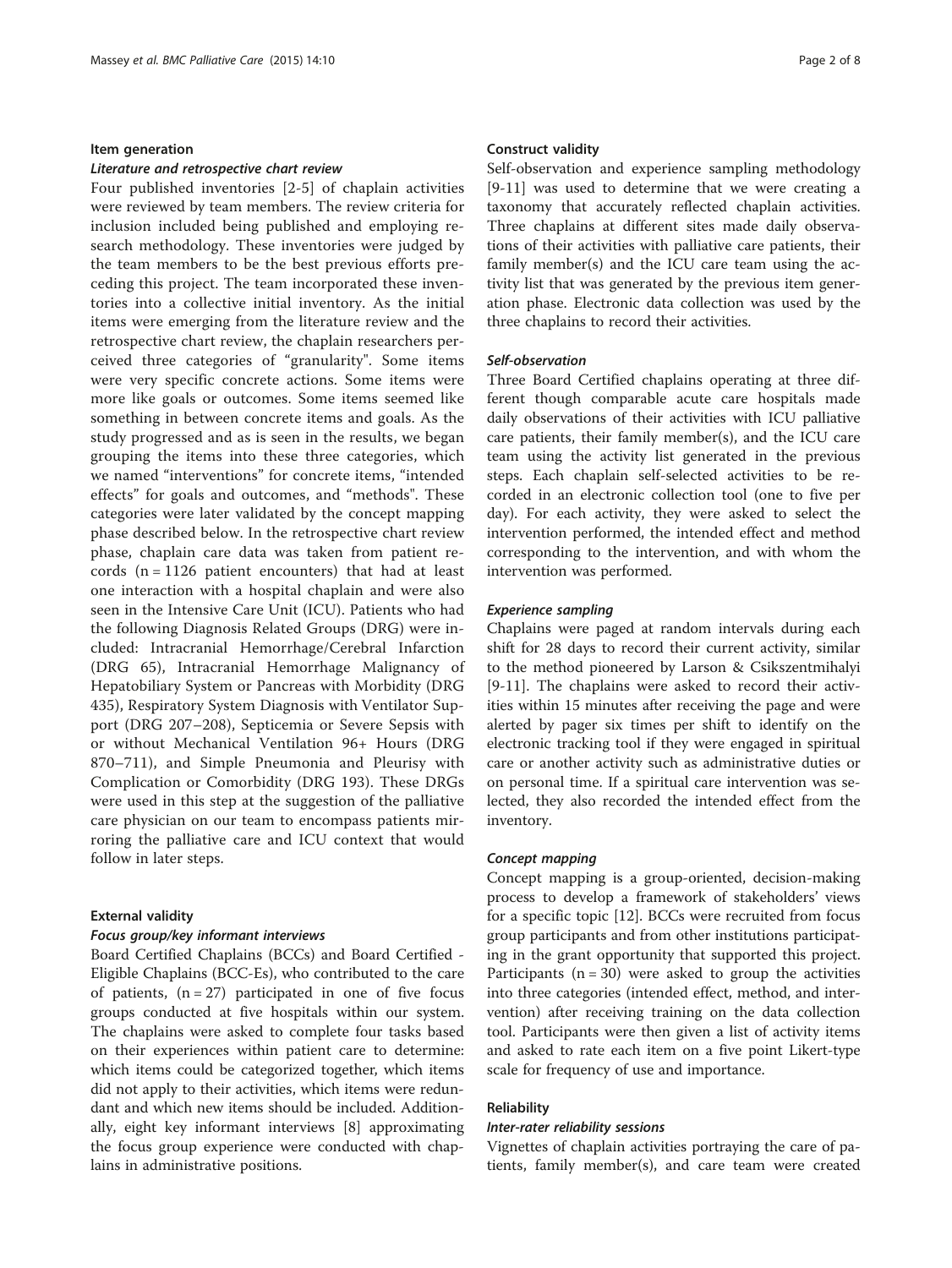from real-life chaplain examples. All vignettes were voice-acted and audio recorded by members of the research team so participants in each session would respond to a standardized vignette presentation. Participants were provided with a list of the taxonomy items divided into intended effect, method, and intervention, as well as a transcript of the vignettes. For each vignette, participants listened to the audio recording of the vignette while reading the transcript, if desired, and identified a Spiritual Care Plan (SCP). A SCP is an assembly of an intended effect, method, and intervention encompassing spiritual care provided.

Figure 1 provides a high level view of the methods process.

# Data analyses and statistics

Counts and percentages were used for the patient chart review, chaplain focus group, self-observation and experience sampling data, and the concept map Likerttype ratings of frequency of use and importance are displayed as means with standard deviations. Interrater reliability was assessed using the intra-class correlation (ICC) [[13](#page-7-0)]. The ICC is an advanced correlation that allows for a random-effects model and estimates agreement among raters. Analysis was performed using SPSS®18 with the exception of analysis for concept clusters. The concept mapping software organized and displayed data using multidimensional scaling and cluster analysis displayed as maps which show the relationship between clusters created by the participants.

# Results

The research engaged 67 religiously, ethnically, and geographically diverse chaplains; with 24% of the chaplains participating in three or more research methods.

# Item generation

# Literature and retrospective chart review

The first version of the taxonomy was generated from the 348 items abstracted from the literature review and clinical experience, with 122 items identified in the previously published inventories and 226 additional items generated by the primary research team, reflecting on their own chaplain experiences. Apparent redundancies were purposely retained in the literature review and retrospective chart review stages to allow later stages to express chaplain preferences. Each additional step would result in a new version built upon the previous steps.

From the population of 1126 cases that met selection criteria for chart abstraction, a random sample of 50 cases from each of three hospitals  $(n = 150)$  was selected for review to abstract free text from the progress notes in the charts in search of unique chaplaincy activities for the inventory. Review of the charts resulted in 261 activities recorded. This step generated 90 additional items for placement within the taxonomy, bringing the total number of items to 438.

#### External validity

# Focus groups/key informant interviews

The focus groups and key informant interviews generated, deleted, added and revised numerous items of the

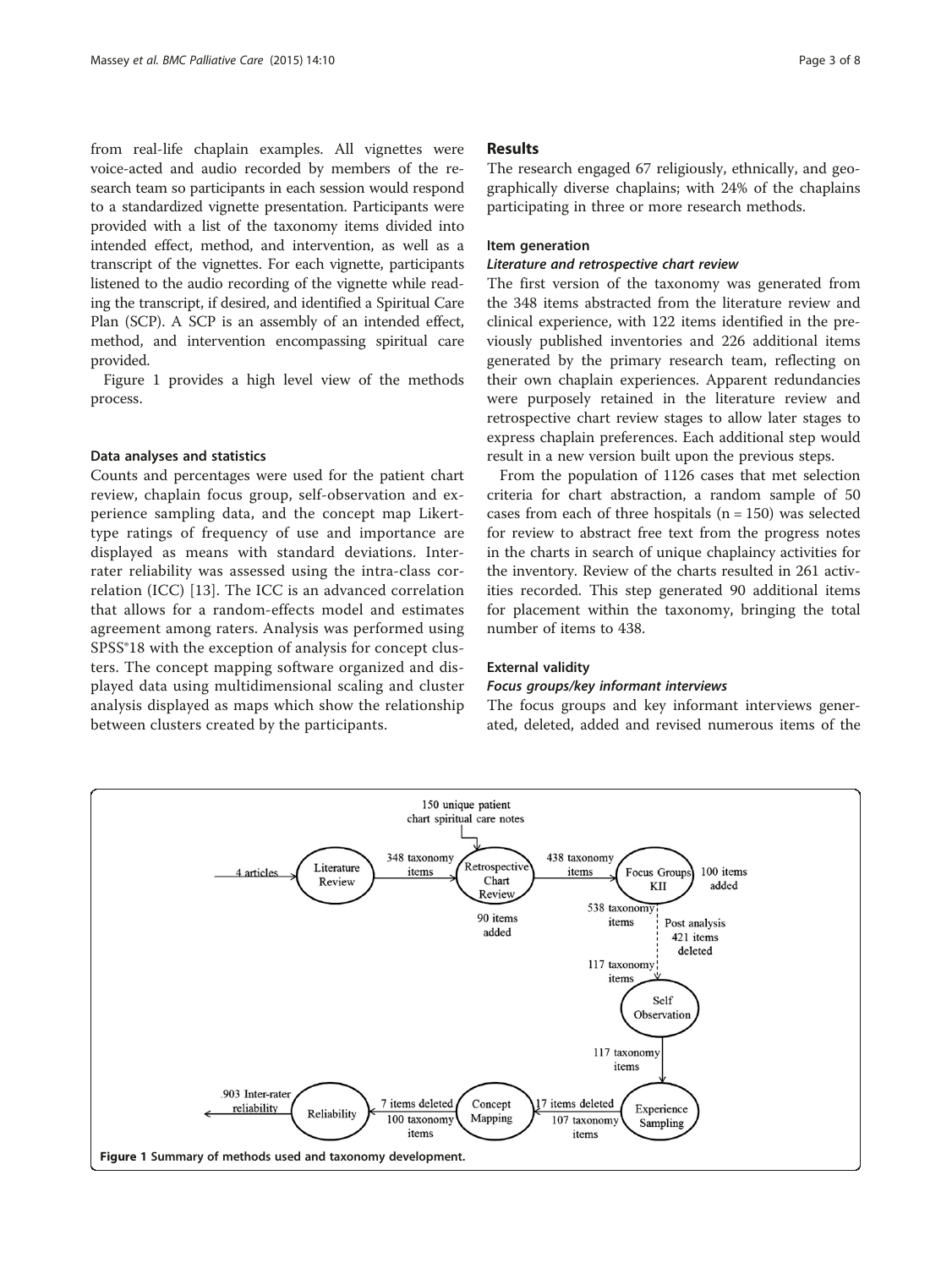taxonomy. Session four of the focus groups added the most items  $(n = 57)$ . Session one identified the most items as duplicates  $(n = 278)$ , and session two identified the most items as chaplain specific interventions ( $n = 245$ ). Table 1 provides all session data. The key informant interviews generated similar items to the focus group sessions. After data analysis, the focus groups and key informant interviews generated an additional 100 items and deleted 421 items as duplicate or similar items leaving 117 chaplaincy taxonomy items.

# Self-observation

Each chaplain self-selected activities  $(n = 646$  chaplain activities) performed throughout their work shift. For the interventions, 79% of the items were used and 100% of the items were used for methods and intended effects.

The top five interventions accounting for 28% of the responses included "Active listening" (n = 46, 7.1%), "Prayer for healing"  $(n = 36, 5.6%)$  and "Silent prayer at bedside", "Facilitate story-telling", and "Facilitate communication between patient and/or family member and care team" each with  $n = 33, 5.1\%$ . The top three methods accounting for 36% of the responses were "Demonstrate caring and concern"  $(n = 89, 13.8\%),$ "Provide emotional support"  $(n = 79, 12.2\%)$ , and "Collaborate with care team member"  $(n = 64, 9.9\%).$ The top four intended effects accounting for 58.1% of the responses and included "Establish a relationship of care and support"  $(n = 142, 22.0\%)$ , "Aligning care plan with patient's values"  $(n = 134, 20.7\%)$ , and "Exploring hope" and "Journeying with someone in the grief process" each with  $n = 50$ , 7.7%.

# Experience sampling

Three chaplains provided 244 data points accounting for their chaplaincy and non-chaplaincy activities. Analysis of the data showed that chaplains spent 56% of their time on administrative, documentation, or personal time and 44% of their time providing spiritual care. Of this 44% of time spent on spiritual care, 42% of the time was spent with patients, 36% with a family member, and 43% spent with the care team. The top three intended effects chaplains used during this step were "Aligning care plan

#### Table 1 Focus group results

|                | Session # # of Items<br>added to<br>taxonomy | # of items<br>identified as<br>duplicates | # of items identified<br>as Chaplain<br>interventions |
|----------------|----------------------------------------------|-------------------------------------------|-------------------------------------------------------|
|                | 13                                           | 278                                       | 173                                                   |
| $\mathcal{P}$  | 10                                           | 219                                       | 245                                                   |
| 3              |                                              | 235                                       | 210                                                   |
| $\overline{4}$ | 57                                           | 125                                       | 198                                                   |
| 5              | 13                                           | 271                                       | 180                                                   |

with patient's values" (26%); "Establish a relationship of care and support" (21%); and "Journeying with someone in the grief process" (19%).

#### Concept mapping

There were a total of 30 BCC and BCC-E participants, from nine Health Care Systems. Other demographic information of the participants included: 23% Non-Christian, 67% Christian, 57% female, 73% Caucasian, and 80% of the chaplains identified hospitals as their work setting. The average years of chaplain experience across the participants was 15 years. The top ten frequency and importance rated items are provided in Table [2.](#page-4-0)

#### Content validity

Participant categorizations were compared to the categories established for the experience sampling data collection. Categorizations were compared between the data collection steps and each item was coded as congruent (same categorization in experience sampling and concept mapping) and or incongruent (different categorization in experience sampling and concept mapping). Of the 107 activities, 72 were congruent (67%) and 35 activities were incongruent (33%). A thorough review of all data collected and group discussion was used to resolve incongruent results and 19 (54%) of the 35 incongruent activities retained the concept mapping categorization with two activities (6%) removed from the activity list.

#### **Reliability**

Twenty-seven BCCs, BCC-Es and chaplain residents (student chaplains engaged in a year-long training program) participated in five inter-rater reliability sessions at four hospitals within our system, plus one hospital within the region from a different health care system to increase sample diversity. Fifty different vignettes from actual chaplaincy encounters with an associated correct response were used during each session. Fifteen practice vignettes were used to familiarize participants with intended effects, methods and interventions used to describe why and how a chaplain performed an activity. Thirty five different vignettes were used for the interrater reliability assessment.

Upon completion of the data gathering and analysis, an inter-rater reliability of 0.903 was achieved based on an inter-rater reliability testing process. This was achieved without the elimination of any participant responses or testing questions. We note that there was one participant who scored 66%, four participants who scored 97% and two questions had less than a 50% correct response rate.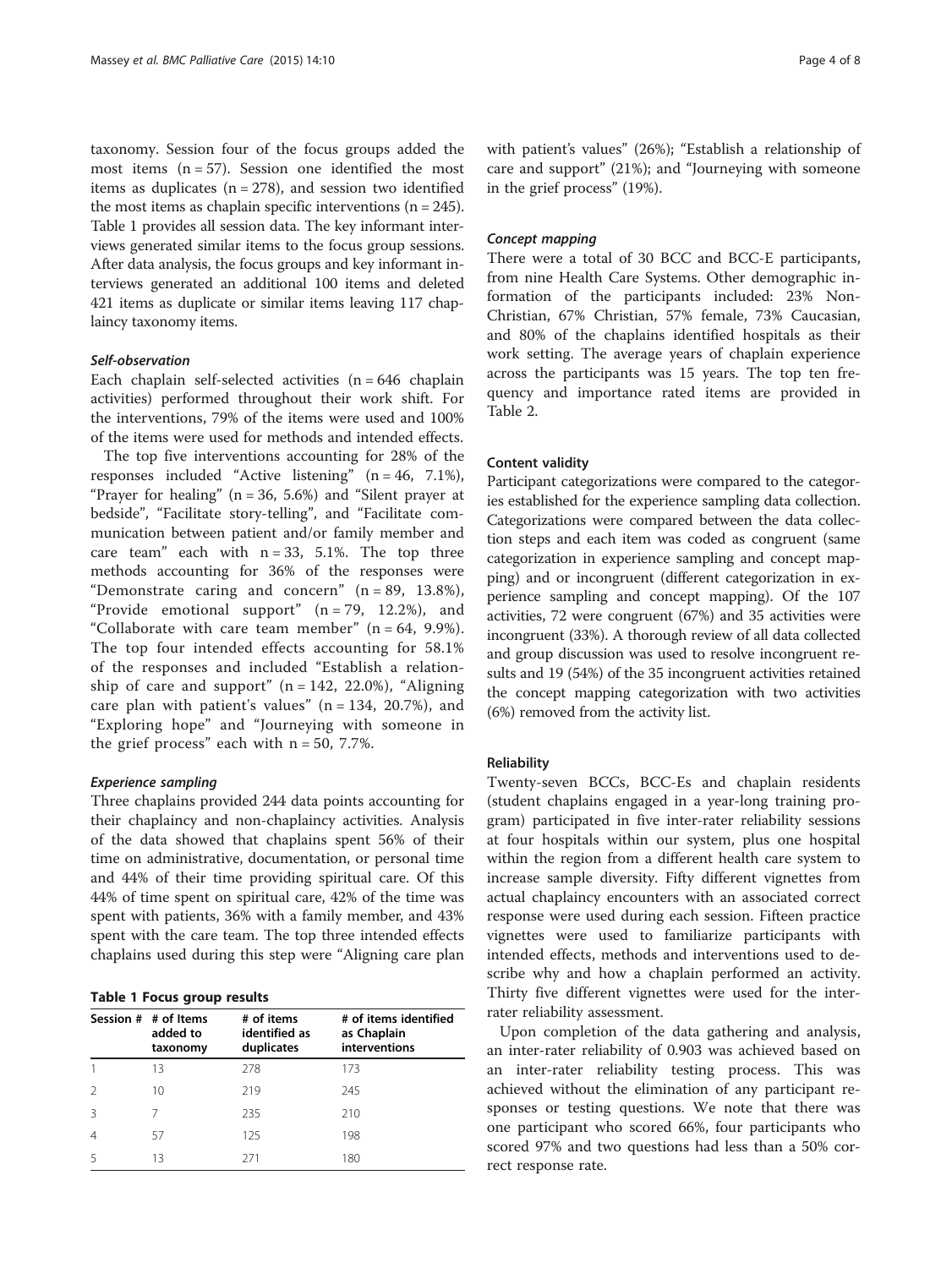| Top 10 frequency rated items                 | <b>Frequency rating</b> | Top 10 importance rated items                | Importance rating |  |
|----------------------------------------------|-------------------------|----------------------------------------------|-------------------|--|
| Active listening                             |                         | Active listening                             |                   |  |
| Provide a pastoral presence                  | 5                       | Demonstrate caring and concern               | 4.9               |  |
| Demonstrate caring and concern               | 4.9                     | Provide a pastoral presence                  | 4.8               |  |
| Preserve dignity and respect                 | 4.9                     | Preserve dignity and respect                 | 4.8               |  |
| Remain open to patient's beliefs             | 4.9                     | Collaborate with care team member            | 4.8               |  |
| Collaborate with care team member            | 4.8                     | Build rapport and connectedness              | 4.8               |  |
| Demonstrate acceptance                       | 4.8                     | Establish a relationship of care and support | 4.8               |  |
| Build rapport and connectedness              | 4.8                     | Demonstrate acceptance                       | 4.7               |  |
| Provide emotional support                    | 4.8                     | Provide emotional support                    | 4.7               |  |
| Establish a relationship of care and support | 4.8                     | Provide support                              | 4.7               |  |

#### <span id="page-4-0"></span>Table 2 Concept mapping results

# **Discussion**

# Taxonomy description

Following the completion of all the generation, evaluation, and validation steps, the resulting taxonomy consisted of 100 items, presented in Table [3.](#page-5-0) The resulting inventory is practical, robust, and yet economical. While additional efforts are required to address remaining gaps and limitations, this taxonomy of chaplaincy activities provides a strong foundation for the sorely needed normative inventory of chaplaincy activities and a starting place for a standardized chaplaincy language.

#### The taxonomy

As the taxonomy emerged, we tried out a variety of patterns of how to group and assemble items to represent spiritual care interactions. A pattern that emerged was one in which items can be assembled to represent a plan of progression including specific actions and the effects of those actions. The taxonomy items can be grouped and associated together in nearly infinite combinations to develop a grouping we have come to call a "pathway;" which is the assemblage of an Intended Effect – Method – Intervention. A pathway or pathways make up a Spiritual Care Plan which is developed in response to the identified spiritual care needs surfaced in a Spiritual Assessment. A variety of methods of Spiritual Assessment are current [[14](#page-7-0)], which were out of the scope of our study. Spiritual Care Plans can be comprised of many different combinations ranging from a single intervention with numerous intended effects to numerous interventions with a single intended effect. Additionally, Intended Effect, Methods, and Interventions are provisional categories, and a case could be made for grouping the items into two categories such as Actions and Outcomes or Means and Ends.

Chaplains in our organization have found it more natural to assemble items and create pathways than to think about individual items in isolation. Chaplains in our organization have discussed assembling care plans of intended effects, methods, and interventions to match the spiritual care needs of particular patient populations. Some of these pathways common to palliative care of interest to readers of this journal include:

- Aligning care plan with patient's values Ask guided questions about cultural and religious values – Explore cultural values
- Preserve dignity and respect Communicate patient's needs/concerns to others – Collaborate with care team member
- Demonstrate caring and concern Provide compassionate touch – Offer emotional support
- Faith affirmation Perform a religious rite or ritual – Assist with spiritual/religious practices
- Meaning making Invite someone to reminisce Encourage self –reflection
- Establish Rapport and connectedness Provide hospitality – Offer support
- Sense of Peace Pray for healing Exploring hope

# The taxonomy and palliative care

Previous studies in spirituality and palliative care have foreshadowed many of the themes that emerged in the intended effects list of the chaplaincy taxonomy. The item "Preserve dignity and respect" mirrors the important work on Dignity Therapy by Chochinov. [[15\]](#page-7-0) The item "Align care plan with patient's values" mirrors a recent study showing connection between chaplains and hospice and palliative care use [\[16](#page-7-0)]. The emphasis on relationship; such as "Lessen someone's feelings of isolation," "Build rapport and connectedness," and "Mending broken relationships" is important [[17](#page-7-0)]. The multidimensional elements uplifted in the Special Report - Improving the Quality of Spiritual Care as a Dimension of Palliative Care: The Report of the Consensus Conference [[18\]](#page-7-0), which was a contributing inventory in the literature review for the chaplaincy taxonomy, are also well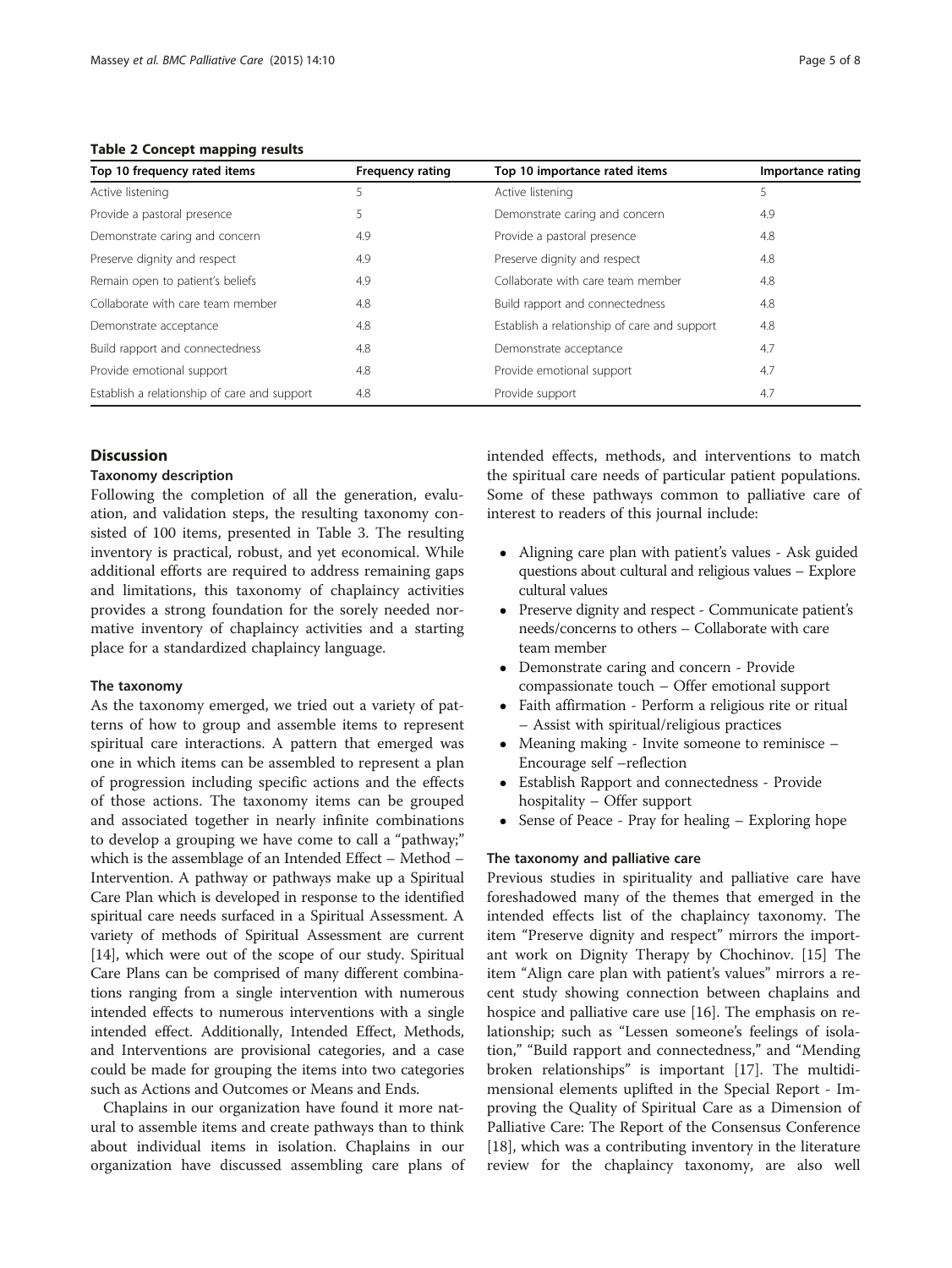# <span id="page-5-0"></span>Table 3 The chaplaincy taxonomy

| Intended effects                                   | <b>Methods</b>                                                                           | <b>Interventions</b>                                                  |                                                                                |
|----------------------------------------------------|------------------------------------------------------------------------------------------|-----------------------------------------------------------------------|--------------------------------------------------------------------------------|
| Aligning care plan with<br>patient's values        | Accompany someone in their spiritual/<br>religious practice outside your faith tradition | Acknowledge current situation                                         | Facilitate closure                                                             |
| Build relationship of<br>care and support          | Assist with finding purpose                                                              | Acknowledge response to<br>difficult experience                       | Facilitate communication                                                       |
| Convey a calming<br>presence                       | Assist with spiritual/religious practices                                                | Active listening                                                      | Facilitate communication between patient<br>and/or family member and care team |
| De-escalate emotionally<br>charged situations      | Collaborate with care team member                                                        | Ask guided questions                                                  | Facilitate communication between<br>patient/family member(s)                   |
| Demonstrate caring and<br>concern                  | Demonstrate acceptance                                                                   | Ask guided questions about<br>cultural and religious values           | Facilitate decision making                                                     |
| Establish rapport and<br>connectedness             | Educate care team about cultural and<br>religious values                                 | Ask guided questions about<br>faith                                   | Facilitate grief recovery groups                                               |
| Faith affirmation                                  | Encourage end of life review                                                             | Ask guided questions about<br>purpose                                 | Facilitate life review                                                         |
| Helping someone feel<br>comforted                  | Encourage self care                                                                      | Ask guided questions about the<br>nature and presence of God          | Facilitate preparing for end of life                                           |
| Journeying with<br>someone in the grief<br>process | Encourage self reflection                                                                | Ask questions to bring forth<br>feelings                              | Facilitate spirituality groups                                                 |
| Lessen anxiety                                     | Encourage sharing of feelings                                                            | Assist patient with<br>documenting choices                            | Facilitate understanding of limitations                                        |
| Lessen someone's<br>feelings of isolation          | Encourage someone to recognize their<br>strengths                                        | Assist patient with<br>documenting values                             | Identify supportive relationship(s)                                            |
| Meaning-Making                                     | Encourage story-telling                                                                  | Assist someone with Advance<br>Directives                             | Incorporate cultural and religious needs in<br>plan of care                    |
| Mending broken<br>relationships                    | Encouraging spiritual/religious practices                                                | Assist with determining decision Invite someone to reminisce<br>maker |                                                                                |
| Preserve dignity and<br>respect                    | Explore cultural values                                                                  | Assist with identifying strengths                                     | Perform a blessing                                                             |
| Promote a sense of<br>peace                        | Explore ethical dilemmas                                                                 | Bless religious item(s)                                               | Perform a religious rite or ritual                                             |
|                                                    | Explore faith and values                                                                 | Blessing for care team member(s)                                      | Pray                                                                           |
|                                                    | Explore nature of God                                                                    | Communicate patient's needs/<br>concerns to others                    | Prayer for healing                                                             |
|                                                    | Explore presence of God                                                                  | Conduct a memorial service                                            | Provide a religious item(s)                                                    |
|                                                    | Explore quality of life                                                                  | Conduct a religious service                                           | Provide access to a quiet place                                                |
|                                                    | Explore spiritual/religious beliefs                                                      | Connect someone with their<br>faith community/clergy                  | Provide compassionate touch                                                    |
|                                                    | Explore values conflict                                                                  | Crisis intervention                                                   | Provide Grief Processing Session                                               |
|                                                    | Exploring hope                                                                           | Discuss concerns                                                      | Provide grief resources                                                        |
|                                                    | Offer emotional support                                                                  | Discuss coping mechanism with<br>someone                              | Provide hospitality                                                            |
|                                                    | Offer spiritual/religious support                                                        | Discuss frustrations with<br>someone                                  | Provide religious music                                                        |
|                                                    | Offer support                                                                            | Discuss plan of care                                                  | Provide sacred reading(s)                                                      |
|                                                    | Setting boundaries                                                                       | Discuss spirituality/religion with<br>someone                         | Provide spiritual/religious resources                                          |
|                                                    |                                                                                          | Ethical consultation                                                  | Respond as chaplain to a defined crisis event                                  |
|                                                    |                                                                                          | Explain chaplain role                                                 | Share words of hope and inspiration                                            |
|                                                    |                                                                                          | Facilitate advance care planning                                      | Share written prayer                                                           |
|                                                    |                                                                                          |                                                                       | Silent prayer                                                                  |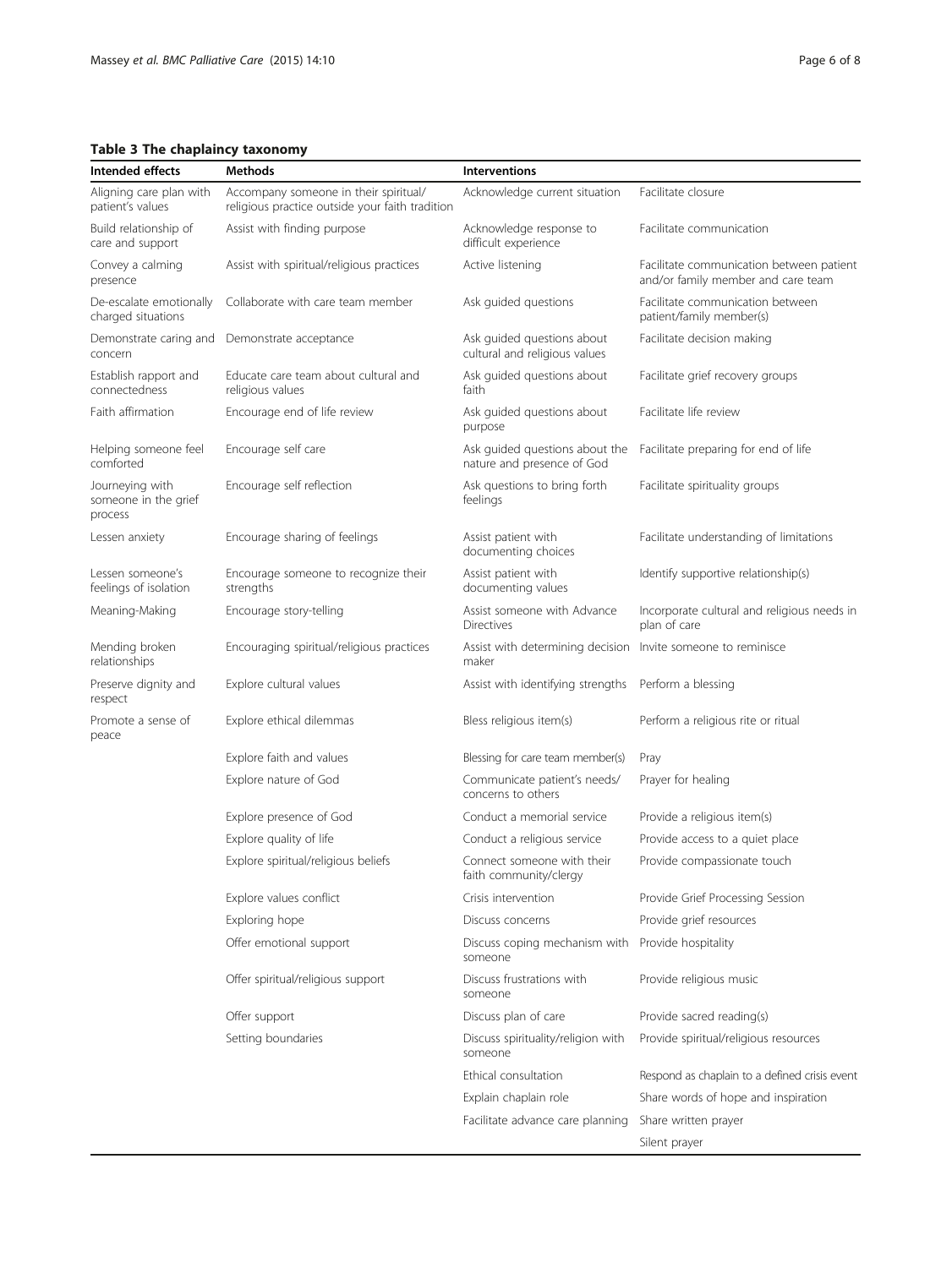<span id="page-6-0"></span>represented by the items that emerged. The taxonomy then is a recognizable inventory of chaplaincy activities known among palliative care teams.

The taxonomy could be used in a number of ways to enhance interdisciplinary team understanding of chaplaincy work. The taxonomy could form the basis of a clinical documentation set to standardize the descriptions chaplains share about their Spiritual Care Plan.

# Further resources and structuring of the taxonomy

We have completed a User's Guide to the Taxonomy [[19\]](#page-7-0) that will assist chaplains and other palliative care members in using the taxonomy more reliably and consistently. The User's Guide includes definitions of the specific taxonomy intended effects, methods, and interventions. The User's Guide includes both the alphabetical listing of the taxonomy items found in Table [3](#page-5-0) of this piece and another listing of the taxonomy items grouped into categories of similarity to assist a user in selecting items. For example, categories such as "Grief," "Relationships" and "Spiritual/Religious Practice" group together items that pertain to each other on these themes.

# Limitations

While the taxonomy project involved chaplains from outside our health care system and outside the Chicagoland area, the majority of chaplains were from our system and area. Some questions of generalizability are raised by this fact. Further generalizability questions arise in that the taxonomy was developed mostly in a specific clinical context, namely ICU and Palliative Care. Inevitably there are gaps concerning interventions, methods, and intended effects perhaps unique to other contexts. For example, there may be items particular to pediatric contexts that are missing from this initial taxonomy. These generalizability concerns may have been addressed by the two steps, Focus Groups and Concept Mapping which included chaplains from other practice settings. Continued practice and use of the taxonomy in diverse geographic and organizational contexts can address these issues and may identify additional improvements to the taxonomy.

Some apparent redundancies and contradictions have survived the taxonomy formation process. For example, one intervention, "Ask guided questions about the nature and presence of God," might be paired with two different methods, "Explore presence of God" and "Explore nature of God." Either these two methods should be merged, or if it were judged that the two concepts are very distinct, then "Ask guided questions about the nature and presence of God" should be split out to two different interventions. As the taxonomy is used, questions such as this should be reevaluated and, if need be, the taxonomy should be updated.

# Conclusion

The adoption of a normative language among chaplains working on palliative care teams would be a welcome development in helping interdisciplinary teams better describe chaplaincy actions and goals. This taxonomy provides a firm foundation upon which such a normative language could be built. Further practice of this inventory by chaplains working on palliative care teams would continue to identify gaps and eliminate redundancy and refine and improve the inventory.

We propose testing this taxonomy in practice with all members of the palliative care team in order to facilitate communication and assessing outcomes. We encourage chaplains and other members of the palliative care team to identify redundancies and gaps and to further enrich the taxonomy for future use.

#### Abbreviations

BCC: Board Certified Chaplain; BCC-E: Board Certified Chaplain-Eligible; DRG: Diagnosis Related Group; ICC: Intra-Class Correlation; ICU: Intensive Care Unit; KII: Key Informant Interviews.

#### Competing interests

The authors declare that they have no competing interests.

#### Authors' contributions

KM, MJDB, DV, and WTS contributed to project conception and design, project management, data acquisition, data analysis and manuscript authoring. JDG contributed to project conception and design and data analysis. ALHP, CS, and BV contributed to project conceptions and design, data acquisition, and data analysis. All authors read and approved the final manuscript.

#### Acknowledgements

This project and the preparation of this article were funded by a generous grant from New York based Health Care Chaplaincy provided by the John Templeton Foundation. In addition to our generous grantors the authors gratefully acknowledge the assistance of Barbara E. Giloth, DrPH for her invaluable guidance during every step of this project and other members of the project's Research Council: Rev. Bonnie Condon, MA, MTS, Rev. David McCurdy, DMin, BCC, Sr. Patricia Murphy, PhD, BCC, and Michael Ries, MD, MBA, FCCM, FCCP, FACP. We thank Kathy Dobbs for her diligent service and Rev. Kathie Bender Schwich, MDiv for her support and encouragement. Finally, we dedicate this paper to our late colleague, The Rev. Brenda S. Jackson, MDiv, BCC whose wit and wisdom inspired many, and by her insights left a personal mark on the taxonomy.

#### Received: 2 June 2014 Accepted: 4 March 2015 Published online: 15 April 2015

# References

- 1. Fitchett G. Screening for Spiritual Risk. Chaplaincy Today. 1999;15(1):2–12. 2. Handzo G, Flannelly KJ, Murphy KM, Mauman JP, Oettinger, M, Goodell E et al. What do chaplains really do? II. Interventions in the New York
- chaplaincy study. J Health Care Chaplain. 2008;14(1):39–56. 3. Hummel L, Galek K, Murphy KM, Tannenbaum HP, Flannelly, KJ Defining
- spiritual care: an exploratory study. J Health Care Chaplain. 2008;15:40–51. 4. Puchalski C, Ferrell B, Virani R, Otis-Green S, Baird P, Bull J et al. Special report - improving the quality of spiritual care as a dimension of palliative care: the report of the consensus conference. J Palliat Med. 2009;12
- (10):885–904. 5. Aldridge A, Fraser DJ, Morrison K. What do people talk to chaplains about?
- Scottish Journal of Healthcare Chaplaincy. 2009;12(2):3–9.
- 6. Lyndes KA, Fitchett G, Berlinger N, Cadge W, Misasi J, Flanagan E. A survey of chaplains' roles in pediatric palliative care: integral members of the team. J Health Care Chaplain. 2012;18(1–2):74–93.